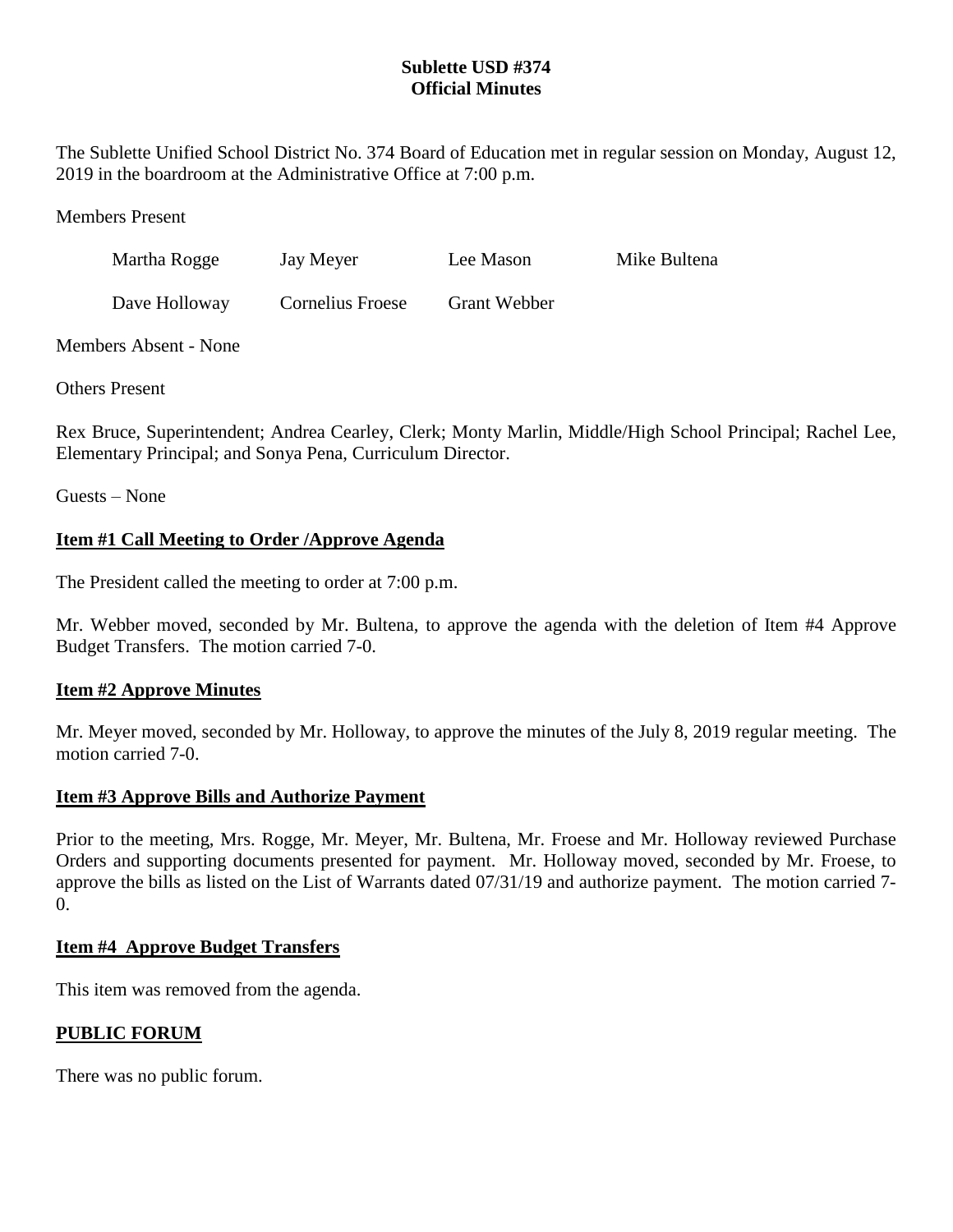Board Minutes Page 2 August 12, 2019

## **Reports**

#### Curriculum/Accreditation

Mrs. Pena reported she will hold the ESL Praxis prep on August  $20<sup>th</sup>$  and  $21<sup>st</sup>$ . She has finalized the mentoring partnerships. The new Math curriculum has come in for the middle school/high school and the elementary curriculum should be coming in soon. The LINK Grant reports were finalized for last year, and they plan to begin this new school year's purchases on August  $28<sup>th</sup>$ .

### **Principals**

Mr. Marlin led a discussion on the requirements needed for students not enrolled in Sublette High School, but wishing to participate in activities governed by KSHSAA. Our local school board policy states that the student must be enrolled in at least five classes and in good standing (passing grade) in each. Requirements for students enrolled in a virtual school were also discussed.

Mrs. Lee reported that their summer school was very successful and their average attendance was 80 students. The ASQ Pre-Kinder readiness screening will be completed by parents at enrollment which will be held August  $13<sup>th</sup>$  and  $14<sup>th</sup>$ . The Seeds of Hope Church is graciously donating school supplies for the elementary school students again this year.

#### Activities Director

Mr. Carter was not present. No report given.

### SWPRSC/HPEC

Mr. Bultena gave the HPEC report. Mrs. Rogge reported on the SWPRSC Board meeting.

#### Superintendent:

Mr. Bruce gave an update on his recent surgery. He reported to the board that he had contacted a former student of SHS with a possible agreement in which the district would pay for part of his college education expenses in exchange of him coming back to teach in our district for a couple of years. Mr. Bruce reviewed the 2019-2020 Budget. The Budget Hearing will be August  $20<sup>th</sup>$  at 12:00 p.m. at the District Office.

#### **Item #5 Approve Contingency Reserve Purchase**

Mr. Bultena moved, seconded by Mr. Webber to approve the Math curriculum purchase in the amount of \$66,197.02 which is for 6 years out of contingency reserve. The motion carried 7-0.

### **Item #6 Resignation**

Mr. Bultena moved, seconded by Mr. Meyer, to accept the resignation of Dana Watson as  $1<sup>st</sup>$  grade para with regret and in appreciation of her many years of service to the district. The motion carried 7-0.